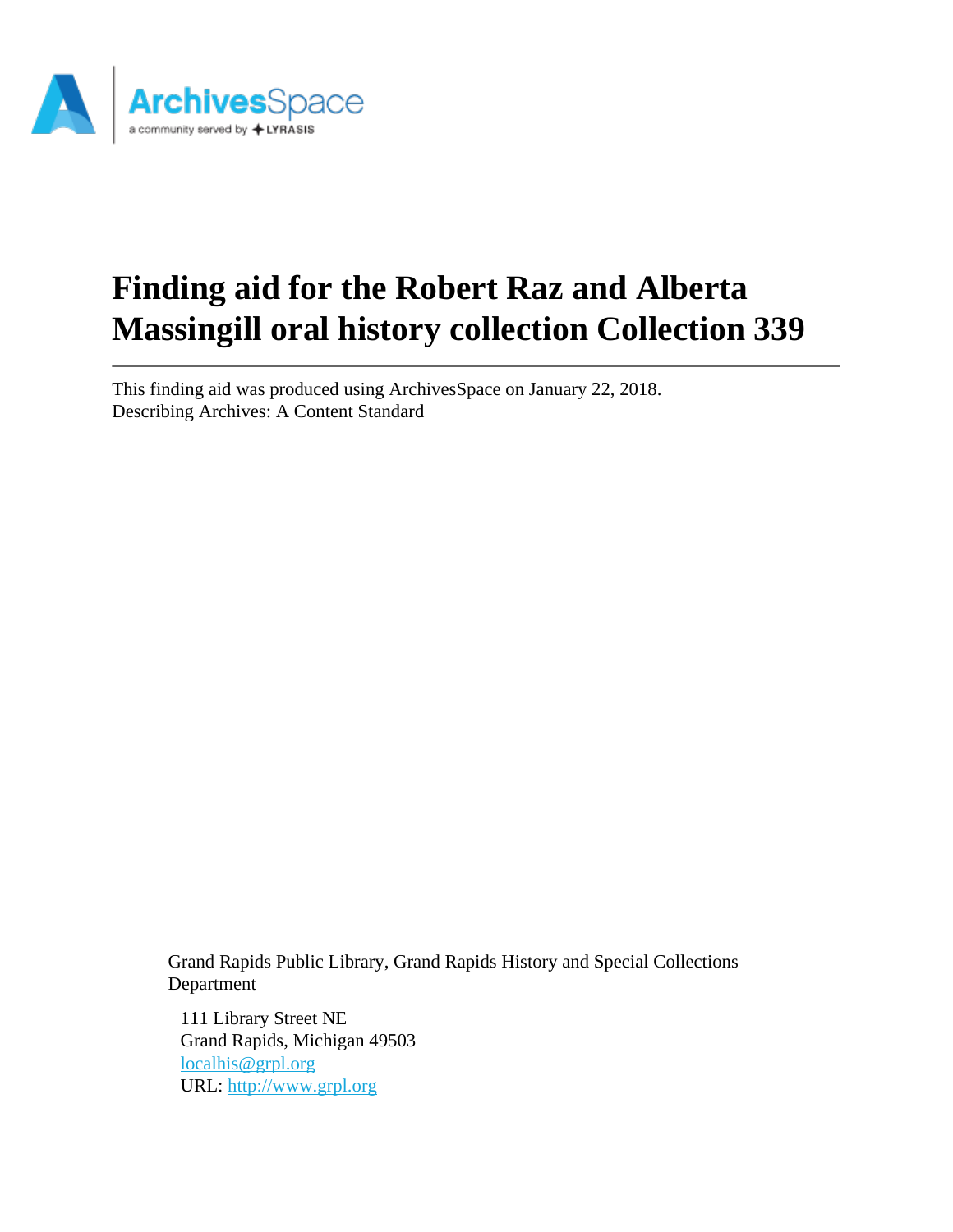## <span id="page-1-0"></span>**Table of Contents**

| 9 |
|---|
|   |
| 9 |
| 9 |
| 9 |
| 9 |
|   |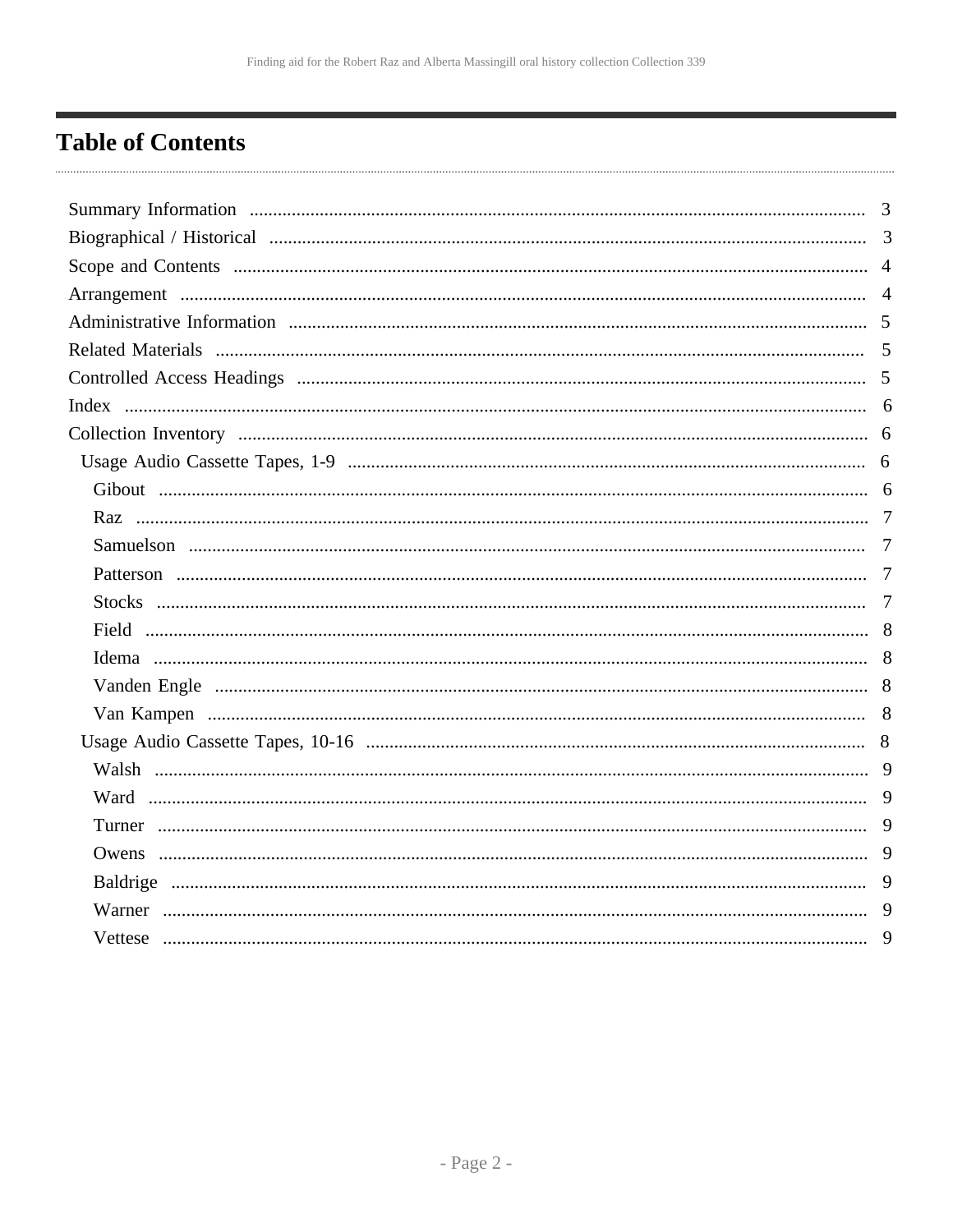## <span id="page-2-0"></span>**Summary Information**

| <b>Repository:</b>                  | Grand Rapids Public Library, Grand Rapids History and Special<br><b>Collections Department</b>                                                                                                                                                                                                                                                                                                                                                                                                                                                                                                                    |
|-------------------------------------|-------------------------------------------------------------------------------------------------------------------------------------------------------------------------------------------------------------------------------------------------------------------------------------------------------------------------------------------------------------------------------------------------------------------------------------------------------------------------------------------------------------------------------------------------------------------------------------------------------------------|
| <b>Title:</b>                       | Robert Raz and Alberta Massingill oral history collection                                                                                                                                                                                                                                                                                                                                                                                                                                                                                                                                                         |
| ID:                                 | Collection 339                                                                                                                                                                                                                                                                                                                                                                                                                                                                                                                                                                                                    |
| Date:                               | 2004-2006                                                                                                                                                                                                                                                                                                                                                                                                                                                                                                                                                                                                         |
| <b>Physical Description:</b>        | 1.4 Linear Feet Five boxes                                                                                                                                                                                                                                                                                                                                                                                                                                                                                                                                                                                        |
| Language of the<br><b>Material:</b> | English                                                                                                                                                                                                                                                                                                                                                                                                                                                                                                                                                                                                           |
| Abstract:                           | The Raz/Massingill Oral History Collection is the result of a Friends<br>of the Grand Rapids Public Library 100th Anniversary Project. It<br>contains interviews with retired staff of the Grand Rapids Public<br>Library conducted in 2004-2006. Those interviewed were librarians,<br>library assistants and administrative, support and specialized staff who<br>worked at the Grand Rapids Public Library. The information from the<br>interviews pertains to the personal history of the interviewee, history<br>of the Grand Rapids Public Library and the changing field of library<br>science in general. |

**^** [Return to Table of Contents](#page-1-0)

## <span id="page-2-1"></span>**Biographical / Historical**

The Robert Raz and Alberta Massingill Oral History Collection had its inception in the one hundredth anniversary (100th Anniversary) of the Ryerson Library Building. There were several projects related to the celebration of this anniversary, including the opening of the Ryerson Building cornerstone, a week of public presentations and an exhibit on the history of the Ryerson Building. Those organizing the celebration also decided that it would be important at that time to begin to preserve the memories of the former library staff. Jennifer Morrison, a library assistant in the local history department, had the appropriate experience with oral history and was chosen to gather histories from retired library staff members. Three oral history interviews with current or former staff members had also been done by former City Historian Gordon Olson, who authored the book "Free Library for Everyone : the History of the Grand Rapids Public Library." The project started with a grant from the Friends of the Library and later received support from the Ryerson Foundation.

#### **^** [Return to Table of Contents](#page-1-0)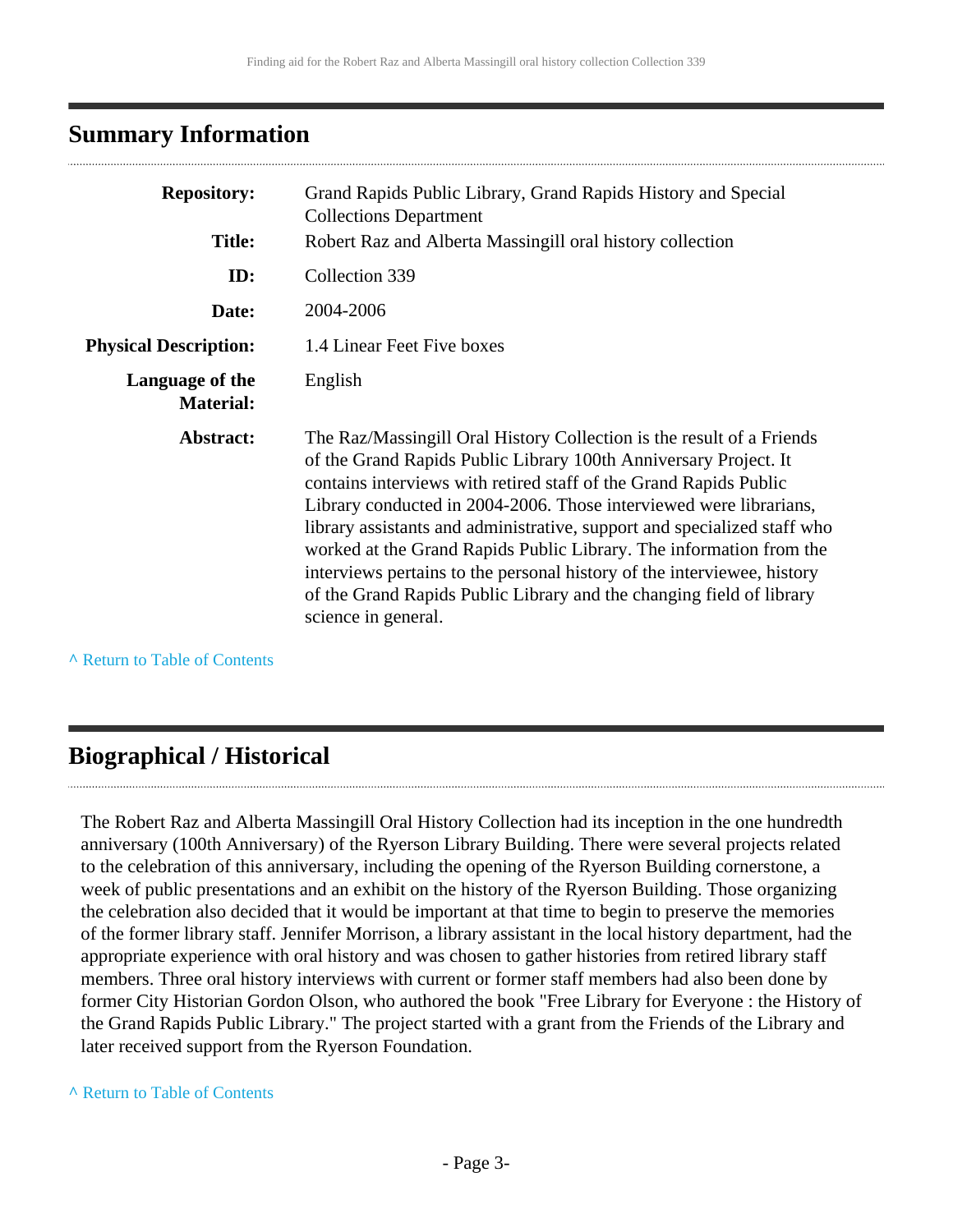## <span id="page-3-0"></span>**Scope and Contents**

All interviewees were asked for some basic biographical background. Special attention was given to any kind of educational or career background in libraries. The interviews focused primarily, however, on the narrator's career at Grand Rapids Public Library. Each was asked to discuss such things as the departments they worked in, the projects they worked on, the people they worked with and physical and organizational changes they had observed.

A special effort was also made to document developments over time in the philosophy and technology of library science which the interviewees observed during their careers. So each was asked about such things as their views on changes in patronage and patron requests as well as how and when the first computers and other library and/or office technology were used.

This oral history collection currently has three data elements. These are the interview master cassette tape used only for making usage tapes, at least one usage cassette tape and a typed written transcription of the interview. A fourth element, the release form, is not present in this collection, but is on file.

**^** [Return to Table of Contents](#page-1-0)

## <span id="page-3-1"></span>**Arrangement**

An interview number was assigned to each interviewee as their interviews were taken. The collection is arranged in numerical order by the interview number.

Some interviews included more than one session. But, the interview number is used for all parts of the interview, including the master and usage tapes, the transcription and any ancillary materials which exist or may be added to the collection associated with that interview.

Each interview results in at least three items that are added to the collection 1. a user audio cassette tape UT (or copy) 2. a master audio cassette tape MT, used only to make user tapes 3. a typed transcript of the interview

Some interviews have several tapes, with tapes for different dates, if multiple sessions were required, and with more than one tape for longer sessions.

**^** [Return to Table of Contents](#page-1-0)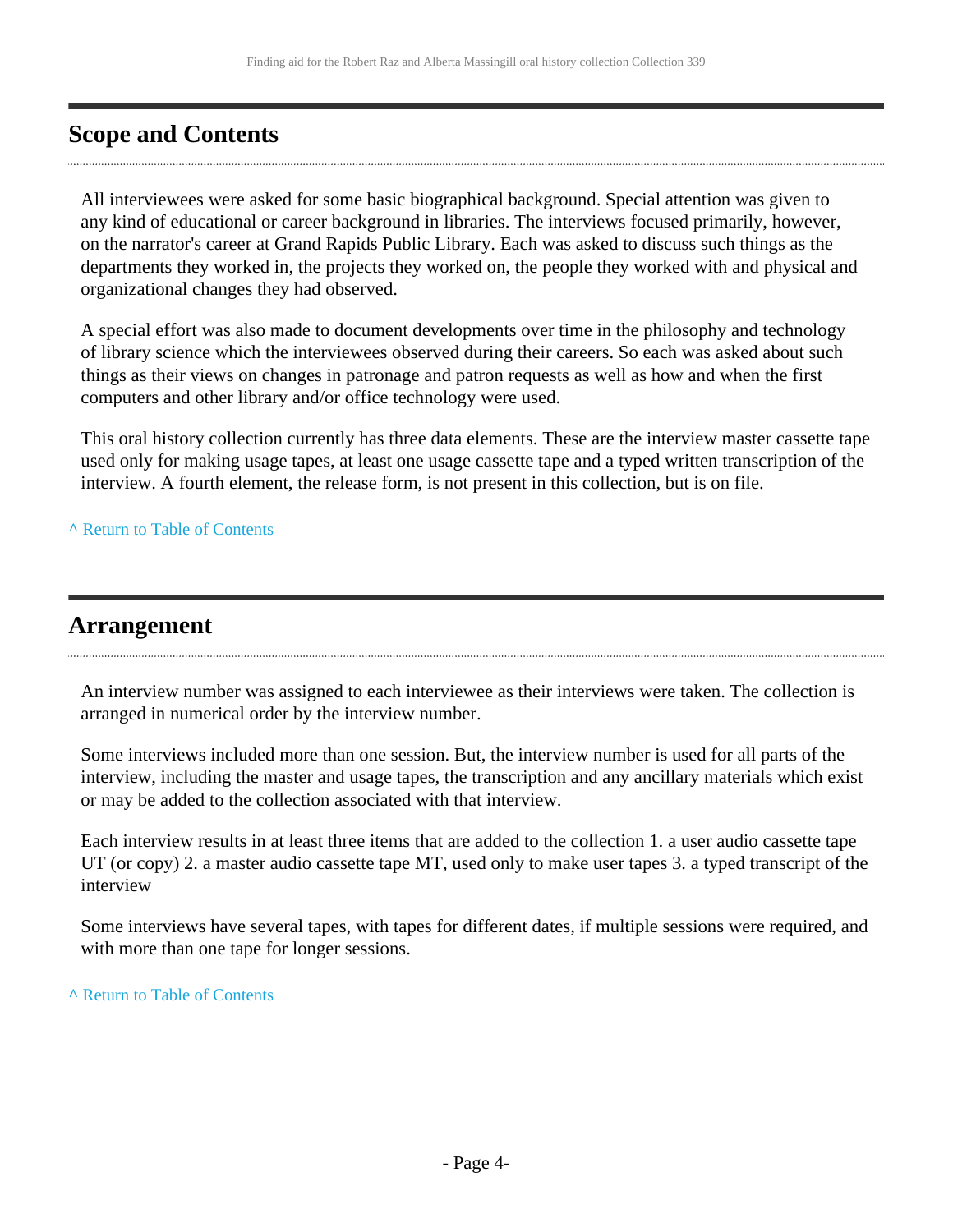## <span id="page-4-0"></span>**Administrative Information**

## **Publication Statement**

Grand Rapids Public Library, Grand Rapids History and Special Collections Department

111 Library Street NE Grand Rapids, Michigan 49503 [localhis@grpl.org](mailto:localhis@grpl.org) URL:<http://www.grpl.org>

## **Immediate Source of Acquisition**

Friends of the Grand Rapids Public Library, Ryerson Library Foundation; accession number 2009.026.

**^** [Return to Table of Contents](#page-1-0)

## <span id="page-4-1"></span>**Related Materials**

## **Related Materials**

Coll. 109, GRPL Administrative Archives, may contain additional information which documents the work of an individual interviewed for Coll. 339 or may contain a photograph of them and their work environment.

**^** [Return to Table of Contents](#page-1-0)

## <span id="page-4-2"></span>**Controlled Access Headings**

- Library employees -- Michigan -- Grand Rapids -- Biography
- Library science -- Michigan -- Grand Rapids -- History
- Public libraries -- Michigan -- Grand Rapids
- Grand Rapids (Mich.) -- History
- oral histories
- Grand Rapids Public Library (Grand Rapids, Mich.)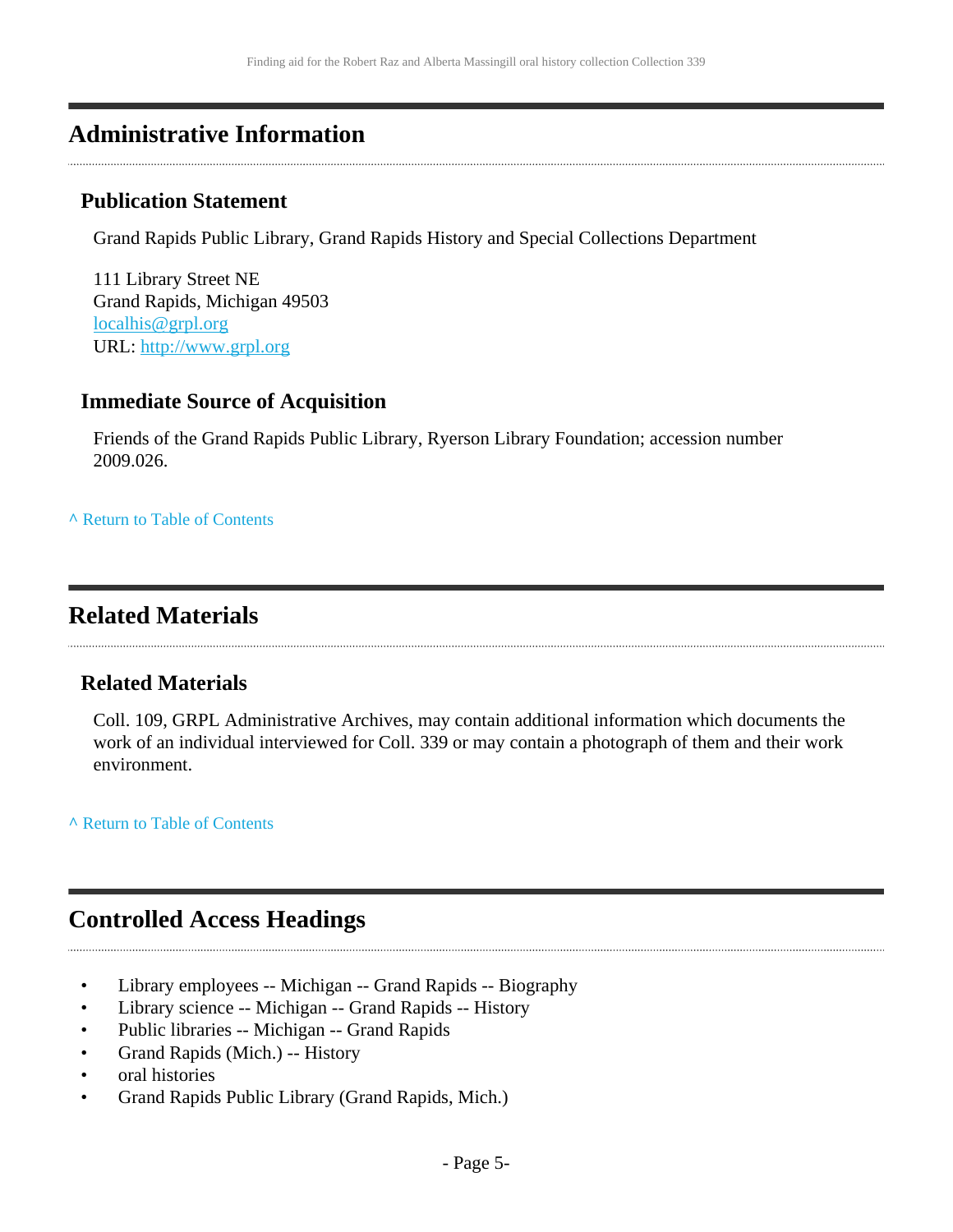## <span id="page-5-0"></span>**Index**

| Field, Harriet (Tat)          |
|-------------------------------|
| Gibout, Betty                 |
| Idema, Celine                 |
| Patterson, Roger              |
| Raz, Bob                      |
| Samuelson, Linda              |
| Stocks, Bernice               |
| Turner, Don                   |
| Vanden Englel, Helen          |
| VanKampen, Mary Jean          |
| Walsh, Don                    |
| Ward, Bessie                  |
| A Return to Table of Contents |

## <span id="page-5-1"></span>**Collection Inventory**

## <span id="page-5-2"></span>**Usage Audio Cassette Tapes, 1-9**

### <span id="page-5-3"></span>**Gibout**

#### **General**

Betty worked at GRPL from 1970 to 2000. Her interview begins with her library work in the Upper Peninsula. After coming to Grand Rapids she worked in a variety of departments including the Bookmobile, the Ottawa Hills branch and the Local history department. The second tape begins with Betty's transfer to the local history department and continues through retirement and post retirement volunteer work.

| <b>Title/Description</b>                         | <b>Instances</b> |            |
|--------------------------------------------------|------------------|------------|
| Session 1, Gibout, Betty; May 27, 2004. (1 tape) | Box 1            | Folder 1-1 |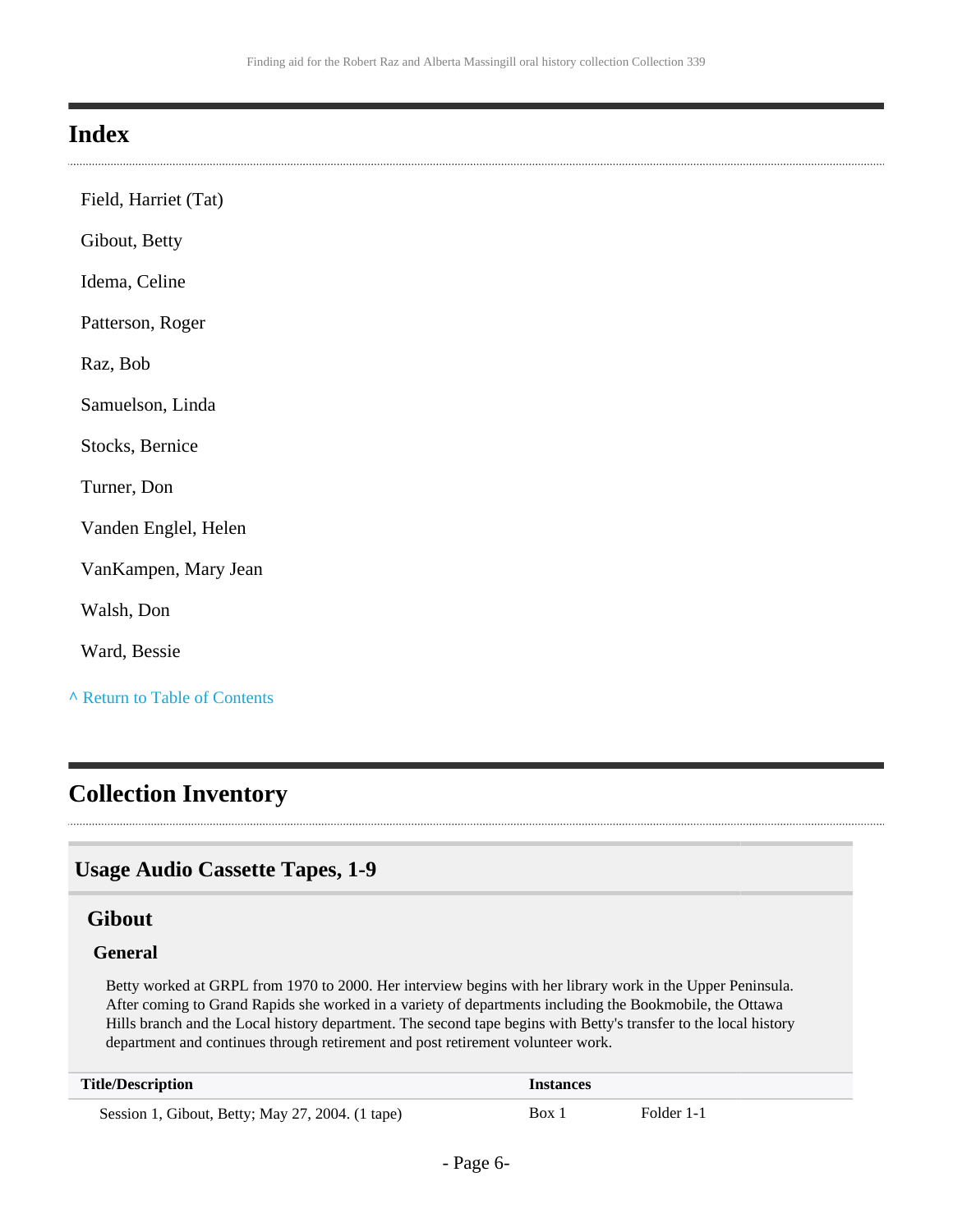Session 2, Gibout, Betty; June 1, 2004; Interview continues (1 tape). Box 1 Folder 1-2

### <span id="page-6-0"></span>**Raz**

#### **General**

Bob was the director of the GRPL from 1979 to 2004. In this interview he begins with what he remembered of his mother's career as library director in New Buffalo, Michigan and continues through his career to retirement. In this second interview, Bob focuses less on his personal experiences and more on his thoughts on libraries in general. He responds to some of the same questions he responded to in a 1979 Grand Rapids Press interview.

| <b>Title/Description</b>                      | <b>Instances</b> |            |
|-----------------------------------------------|------------------|------------|
| Session 1, Raz, Bob; June 22, 2004 (2 tapes). | Box 1            | Folder 2-1 |
| Session 2, Raz, Bob; June 29, 2004 (2 tapes). | Box 1            | Folder 2-2 |

### <span id="page-6-1"></span>**Samuelson**

#### **General**

Linda was head of the Grand Rapids Area Council for the Humanities for seventeen years. The Humanities Council had a partnership with GRPL from 1999 to 2004. She discusses the history of the council as well as her role in it. She also touches on her career with the Grand Rapids City Commission.

| <b>Title/Description</b>                   | <i><u><b>Instances</b></u></i> |          |
|--------------------------------------------|--------------------------------|----------|
| Samuelson, Kinda; June 24, 2004 (2 tapes). | Box 1                          | Folder 3 |

#### <span id="page-6-2"></span>**Patterson**

#### **General**

Roger worked for GRPL from 1955 to 1989. He spent time in several of the branches, most notably Ottawa Hills, as well as in the History and Travel department at Main. He shares his experiences with GRPL as a child, his background, education and career at GRPL. In his first interview, Roger gave an overview of his life and he answers follow up questions in the second.

| <b>Title/Description</b>                                | <b>Instances</b> |            |
|---------------------------------------------------------|------------------|------------|
| Session 1, Patterson, Roger; August 8, 2004 (1 tape).   | Box 1            | Folder 4-1 |
| Session 2, Patterson, Roger; August 17, 2004 (2 tapes). | Box 1            | Folder 4-2 |

### <span id="page-6-3"></span>**Stocks**

#### **General**

Bernice was employed by GRPL between 1942 and 1982. She graduated from South High School in 1933, went to Davenport and then worked in the GRPL business office through three of the libraries directors.

| <b>Title/Description</b><br>Instances     |       |          |
|-------------------------------------------|-------|----------|
| Stocks, Bernice; March 7, 2005. (1 tape). | Box 1 | Folder 5 |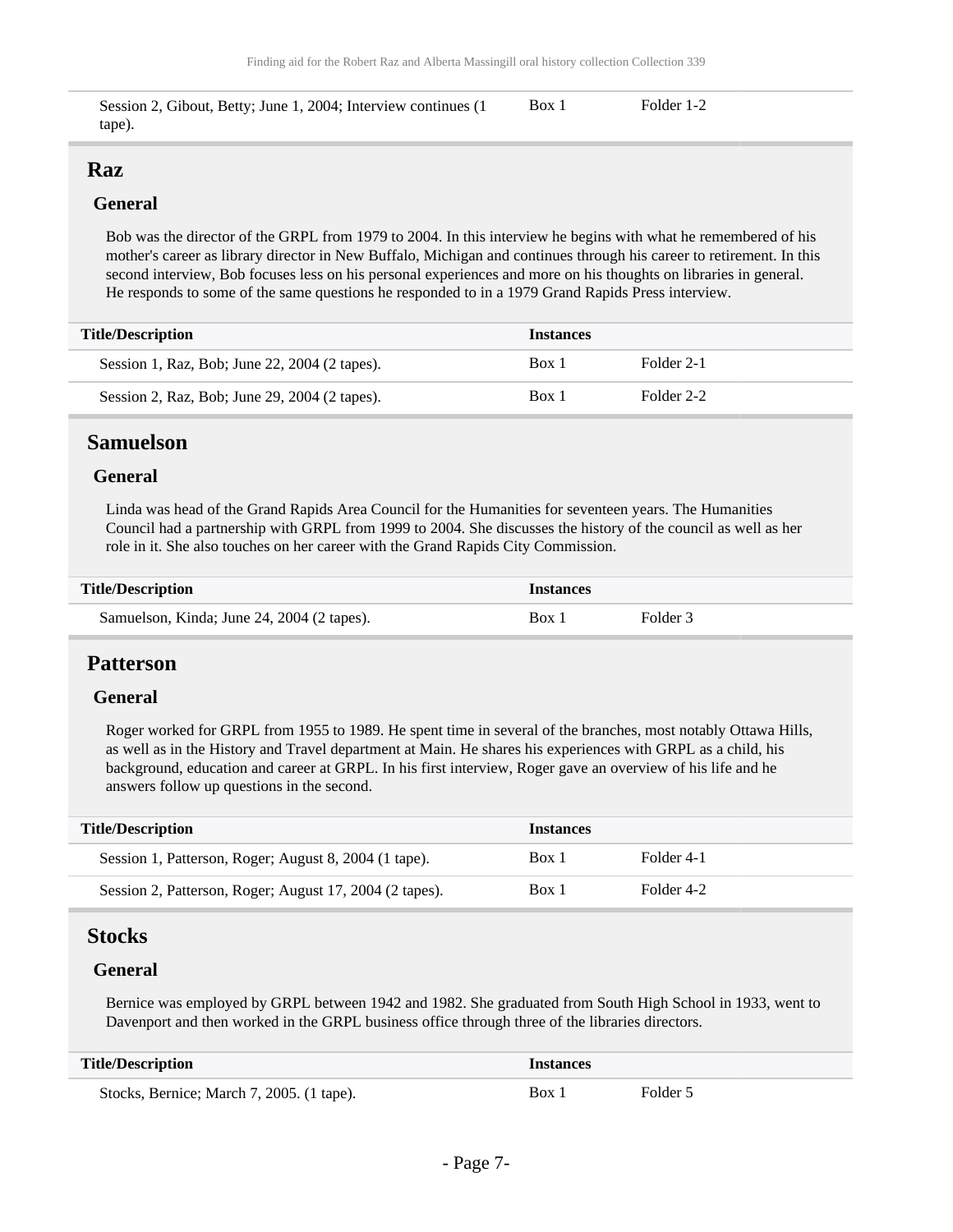## <span id="page-7-0"></span>**Field**

#### **General**

Tat initiated the Lakeland Library Cooperative as a grant project in the early 1970s and continued with it until her retirement in 1997. She describes the development of LLC as well as her earlier career at GRPL.

#### **Title/Description Instances** Field, Harriet (Tat); March 16, 2005. (2 tapes) No transcription yet. Box 1 Folder 6

### <span id="page-7-1"></span>**Idema**

#### **General**

Celine's association with GRPL started as a ten year old confined to her bed for a year with illness and benefiting from the Sick Child's program administered by Mae Quigley. She began her career here in the children's department at West Side in 1957 and then Main and finished it as head of the local history department. She retired in 1981. (Celine sent us some photos after her interview that show her and other GRPL staff in historic dress. These have been added to Coll. #109)

| <b>Title/Description</b>                  | Instances        |                     |
|-------------------------------------------|------------------|---------------------|
| Idema, Celine; March 28, 2005. (2 tapes). | Box <sub>1</sub> | Folder <sub>7</sub> |

## <span id="page-7-2"></span>**Vanden Engle**

#### **General**

Mary Jean was trained as a teacher but quickly realized she was more interested in library work. She started part time on the information desk in 1971, was promoted and worked in the history and travel department with Roger Patterson, was laid off for over a year during the early 1980s budget crunch, then came back full time in the periodicals department and retired in 1992.

| <b>Title/Description</b>                      | <b>Instances</b> |          |
|-----------------------------------------------|------------------|----------|
| Vanden Engle, Helen; March 29, 2005 (1 tape). | Box 1            | Folder 8 |

## <span id="page-7-3"></span>**Van Kampen**

#### **General**

Don worked for the GRPL between 1969 and 1999. Taking his cue from the title of this collection, he came to his interview prepared to discuss Robert Raz and Alberta Massingill. The result is a thoughtful analysis of the two directors. He also shares an outline of his own career here.

| <b>Title/Description</b>            | Instances |          |
|-------------------------------------|-----------|----------|
| VanKampen, Mary Jean; May 10, 2005. | Box.      | Folder 9 |

#### **^** [Return to Table of Contents](#page-1-0)

### <span id="page-7-4"></span>**Usage Audio Cassette Tapes, 10-16**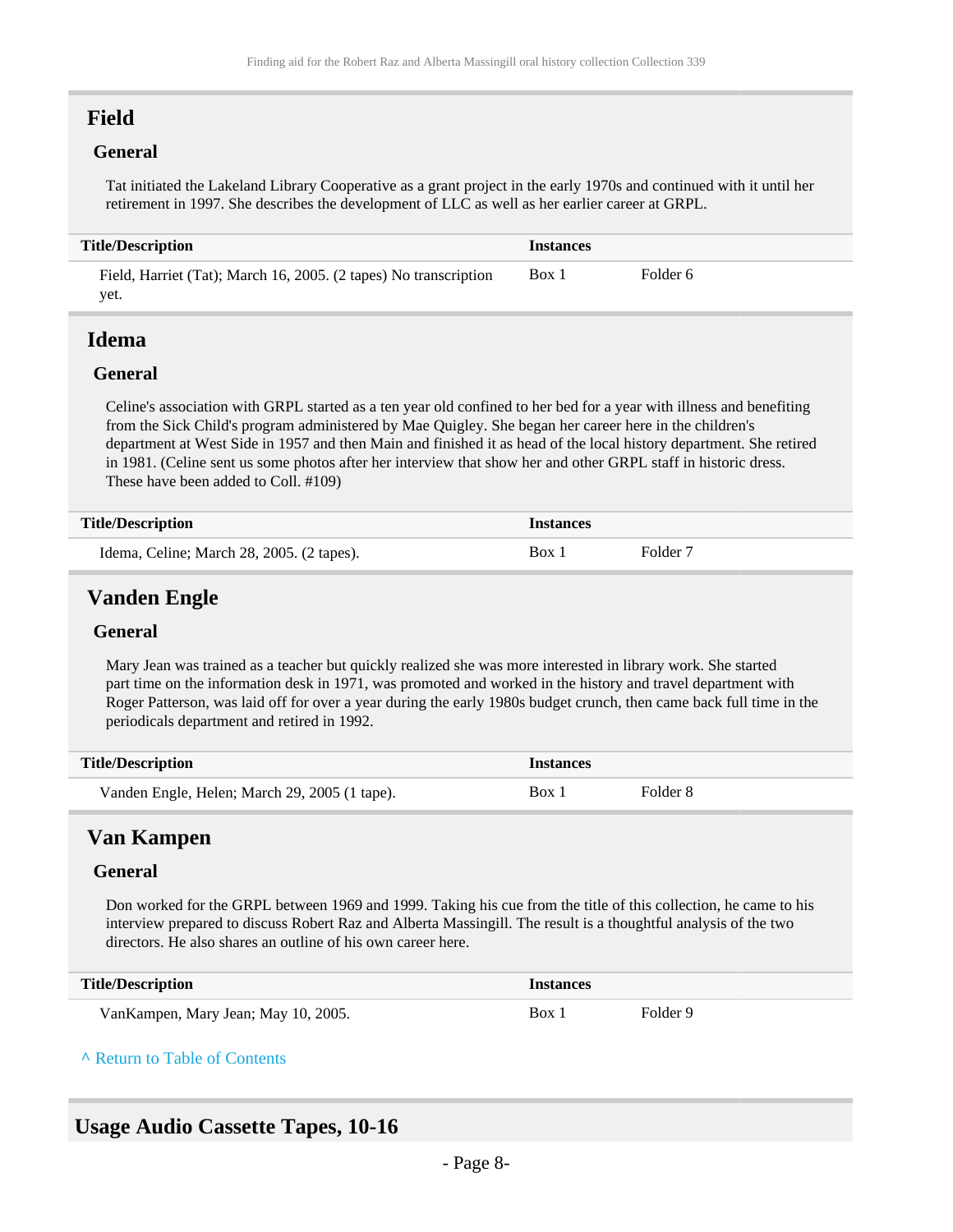## <span id="page-8-0"></span>**Walsh**

| <b>Title/Description</b>            | <i><u><b>Instances</b></u></i> |           |
|-------------------------------------|--------------------------------|-----------|
| Walsh, Don; June 9, 2005 (2 tapes). | Box 2                          | Folder 10 |

## <span id="page-8-1"></span>**Ward**

#### **General**

Bessie started working at the Main branch of GRPL in December 1954 as a page earning seventy-five cents an hour and in three months was head of the Burton Street branch. She worked in several other branches and then came downtown to become head of public relations, during which time she initiated a series of Black History Month programs, and subsequently became the library's first volunteer coordinator. She retired in 1990.

| <b>Title/Description</b>                 | <i><u><b>Instances</b></u></i> |           |
|------------------------------------------|--------------------------------|-----------|
| Ward, Bessie; October 4, 2005 (2 tapes). | Box 2                          | Folder 11 |

### <span id="page-8-2"></span>**Turner**

#### **General**

Don was in the maintenance department at GRPL between 1969 and 2000. He reached the position of night shift supervisor which he held until a city study resulted in a demotion to crew leader. He was responsible for maintenance work in all of the branches and the bookmobiles.

<span id="page-8-6"></span><span id="page-8-5"></span><span id="page-8-4"></span><span id="page-8-3"></span>

| <b>Title/Description</b>                    | <b>Instances</b> |           |
|---------------------------------------------|------------------|-----------|
| Turner, Don; December 6, 2006 (2 tapes).    | Box 2            | Folder 12 |
| <b>Owens</b>                                |                  |           |
| <b>Title/Description</b>                    | <b>Instances</b> |           |
| Nancy Owens (1) No transcription yet.       | Box 2            | Folder 13 |
| <b>Baldrige</b>                             |                  |           |
| <b>Title/Description</b>                    | <b>Instances</b> |           |
| William Baldridge (2) No transcription yet. | Box 2            | Folder 14 |
| <b>Warner</b>                               |                  |           |
| <b>Title/Description</b>                    | <b>Instances</b> |           |
| Marcie Warner (2)                           | Box 2            | Folder 15 |
| <b>Vettese</b>                              |                  |           |
| <b>Title/Description</b>                    | <b>Instances</b> |           |
| Richard Vettese (1) No transcription yet.   | Box 2            | Folder 16 |
| Master Audio Cassette Tapes, 1-9            | Box 3            |           |